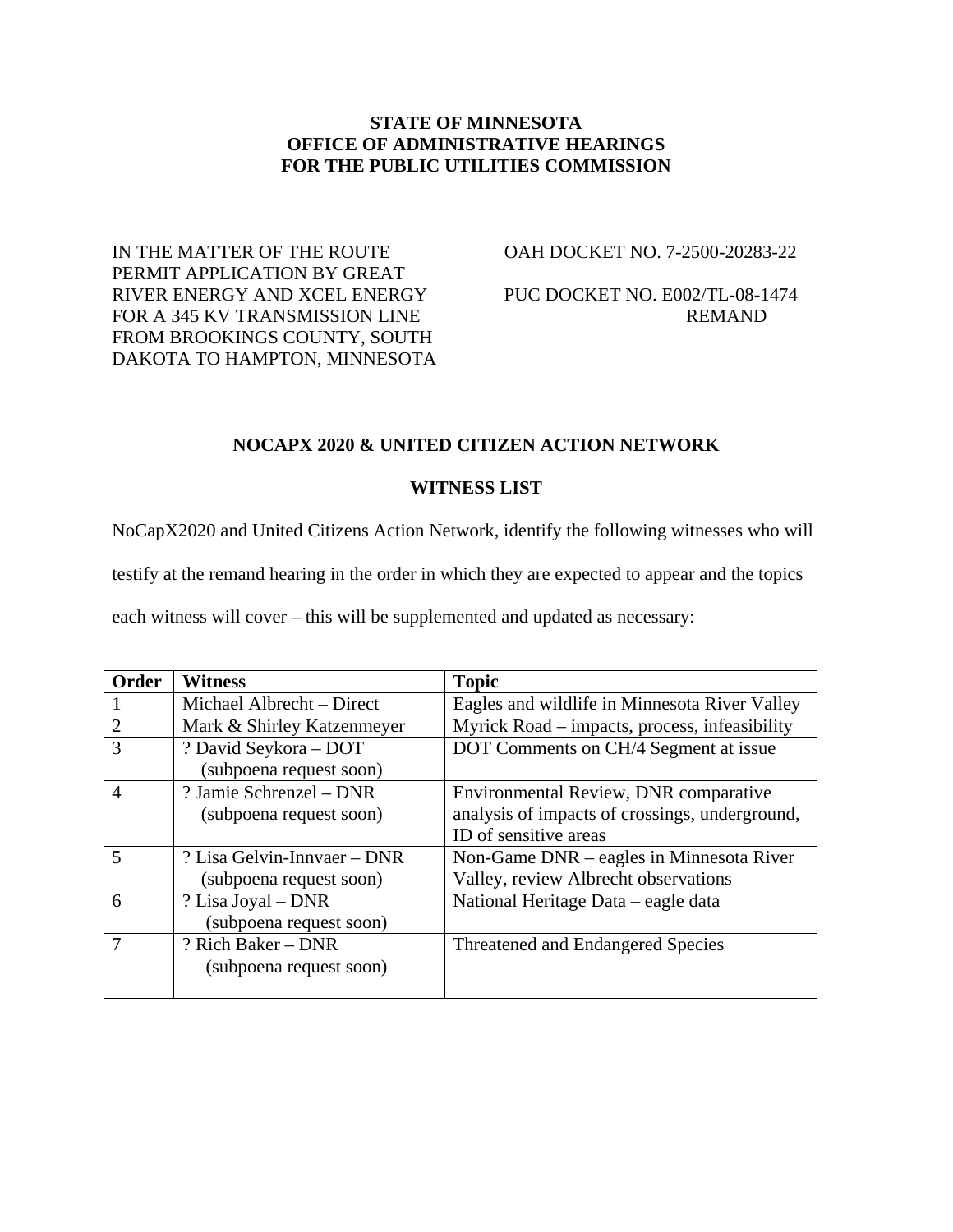### **STATE OF MINNESOTA OFFICE OF ADMINISTRATIVE HEARINGS FOR THE PUBLIC UTILITIES COMMISSION**

IN THE MATTER OF THE ROUTE  $O = 0$ AH DOCKET NO. 7-2500-20283-22 PERMIT APPLICATION BY GREAT RIVER ENERGY AND XCEL ENERGY PUC DOCKET NO. E002/TL-08-1474 FOR A 345 KV TRANSMISSION LINE REMAND FROM BROOKINGS COUNTY, SOUTH DAKOTA TO HAMPTON, MINNESOTA

### **NOCAPX 2020 & UNITED CITIZEN ACTION NETWORK**

## **EXHIBIT LIST**

NoCapX2020 and United Citizens Action Network, identify the following Exhibits to be entered

with Witness Testimony at the remand hearing in the order in which they are expected to appear

and the topics each witness will cover – this will be supplemented and updated as necessary:

| <b>Exhibit</b> | <b>Description</b>                                                                                                                                                                                                     | <b>PUC</b> eDockets ID<br><b>Number</b> |
|----------------|------------------------------------------------------------------------------------------------------------------------------------------------------------------------------------------------------------------------|-----------------------------------------|
| $MLA-1$        | Testimony of Michael L. Albrecht                                                                                                                                                                                       | 20109-54342-01                          |
| $MLA-2$        | USFWS correspondence -- December 3, 2008;<br>March 5, 2009; April 30, 2009; October 6,2009;<br>November 30, 2009; February 8, 2010; and June 10,<br>2010                                                               | 20109-54342-02                          |
| MLA-3          | DNR letters of November 30, 2009 and February 8,<br>2010                                                                                                                                                               | 20109-54342-03                          |
| MLA-4          | May 13, 2010 CapX Applicant Letter to USFWS<br>and Brookings County-Hampton 345kV<br><b>Transmission Line Project Migratory Bird Treaty</b><br>Act/Eagle Nest Survey (selected attachment from<br>May 13, 2010 letter) | 20109-54342-04                          |
| $MLA-5$        | Black & Veatch 345kV Underground Transmission<br>Line River Crossing Cost Estimate, October 30,<br>2009 (selected attachment from May 13, 2010)<br>letter)                                                             | 20109-54342-05                          |
| MLA-6          | Black & Veatch 345kV Underground Transmission                                                                                                                                                                          | 20109-54342-06                          |

# **Table of Exhibits**